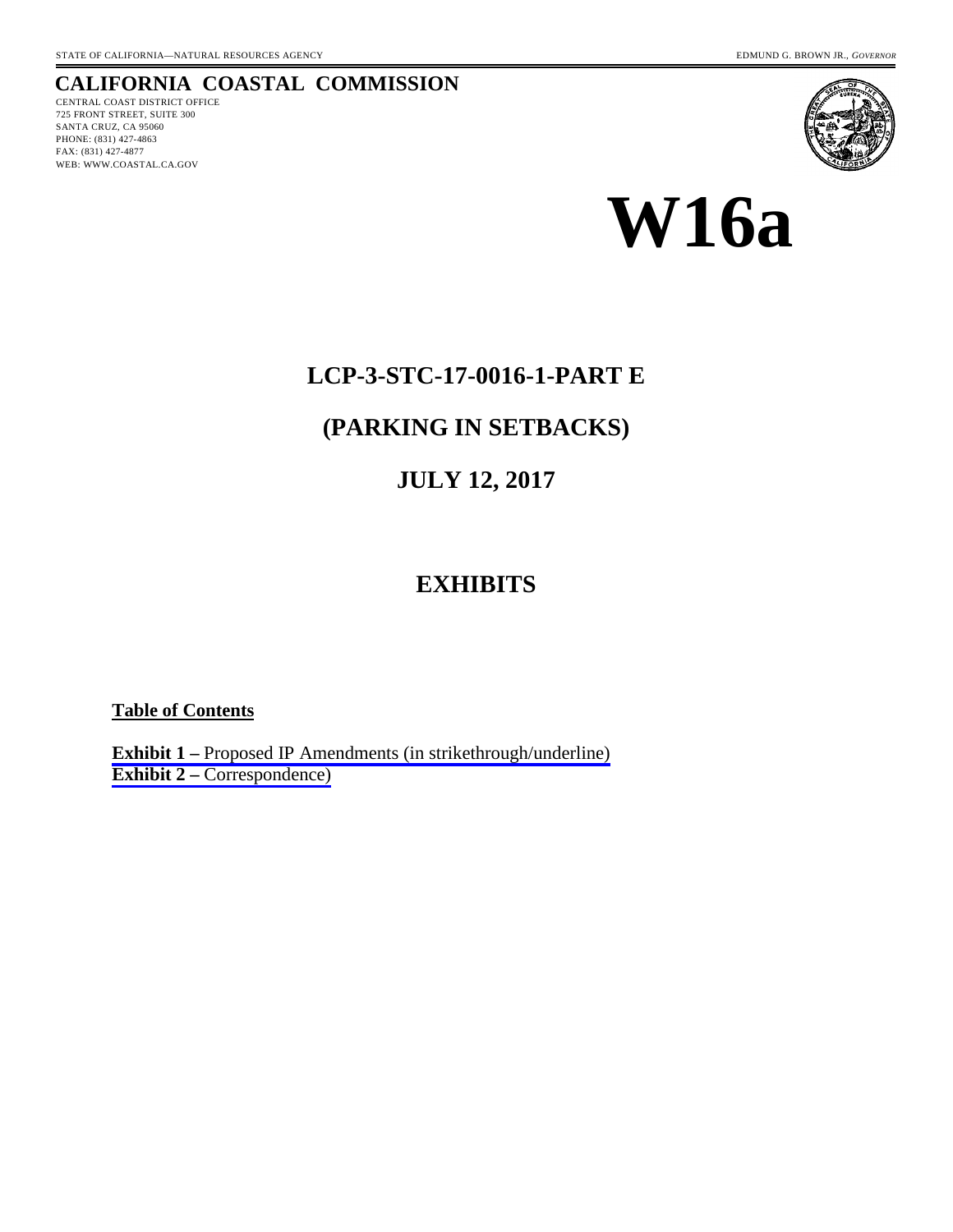# <span id="page-1-0"></span>*Proposed Amendments under LCP-3-STC-17-0016-1-Part E*

**24.12.240 NUMBER OF PARKING SPACES REQUIRED.**

4. No more than forty percent of the front setback of a residential property shall be utilized or developed for parking.

#### **24.12.280 DESIGN REQUIREMENTS.**

1. Development and Maintenance.

a. Except as may be otherwise permitted by this part or the Municipal Code, required parking spaces shall not be located in the required front yard or any required exterior side yard. (1) Two-family dwelling or duplex developments may allow for one parking space in a tandem arrangement to be in the required front or exterior side vards.

**b.a.** Parking facilities hereafter established and which are located adjacent to a required front yard in an adjoining A- or R- District shall be provided with a clear corner triangle or a clear vision area, as defined in this title. Within these areas, no parking spaces shall be established and the areas shall be suitably and permanently landscaped.

cb. Each standard-size parking space shall be not less than 19 feet in length by 8.5 feet in width. Each compact parking space shall be not less than 16 feet in length by 7.5 feet in width.

2. …

…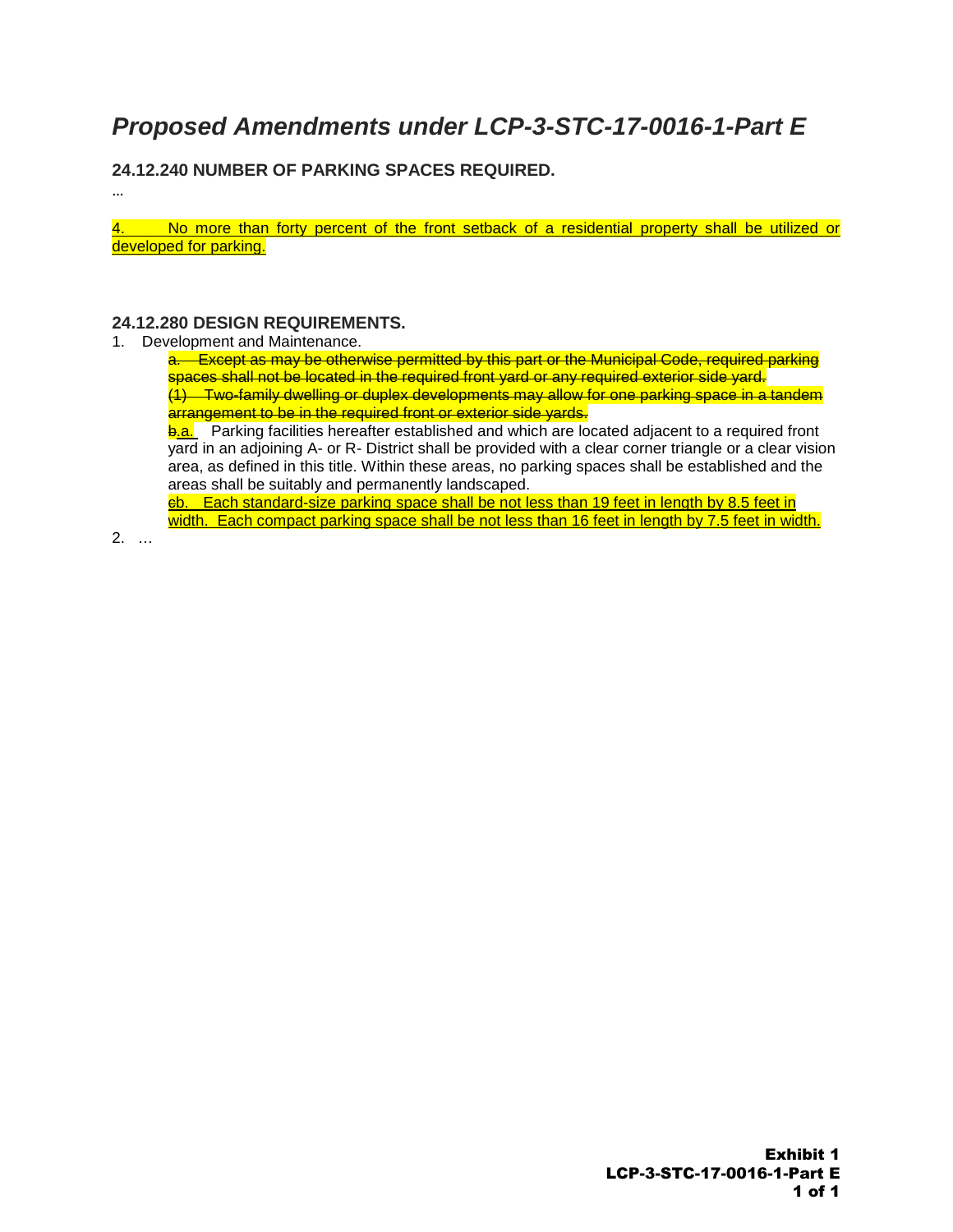Bernard J. Cordes, M.D. P.O. Box 3997 1417 Broadway Santa Cruz, CA 95063 USA 831) 425-3644 cordes@cruzio.com

<span id="page-2-0"></span>05 Jun 2017

California Coastal Commissioners and Staff

RE: Upcoming June 7 meeting Items  $35a - d$ 

Dear Commissioners:

I am writing as a resident of the Seabright neighborhood and a licensed physician to oppose you holding the vote for Items 35 a-d, at your upcoming meeting on 7 June, 2017 in Arcata, CA.

Although your Executive Director and Coastal Commission staffers have characterized the proposed changes as "minor" they would have a major impact on the Seabright neighborhood, located east of the San Lorenzo River.

The removal of setbacks and maximum area standards would allow for increased density in a neighborhood that already is congested and unsafe for walking. The effect on parking and traffic create a danger for citizens, particularly those who are elderly or disabled, when they walk or bicycle to the beach, the Post Office or shops. The proposed changes will adversely impact pedestrian movement, environmental sustainability and quality of life in a single

The proposed changes would increase the density in a single neighborhood while leaving large swaths of Santa Cruz, particularly the west side of the San Lorenzo River, the location of the University of California at Santa Cruz, now mostly zoned as low density residential. My neighbors and I would like the opportunity to present evidence of this inequitable concentration of high density zoning at a meeting of the Coastal Commission. We wish to offer testimony addressing our concerns and feel we are not being provided with the opportunity to engage with the process by you holding your vote on these amendments so far from Santa Cruz.

I request you postpone your vote till there is a Coastal Commission meeting held on the central coast so my neighbors and I can. I am not opposed to zoning changes to increase housing availability in Santa Cruz; however I feel that increased density should be equitable across the city.

emano Korde

Regards, Bernard J. Cordes, MD Owner of 1417 Broadway, Santa Cruz, CA 95062

Exhibit 2 LCP-3-STC-17-0016-1-Part E 1 of 9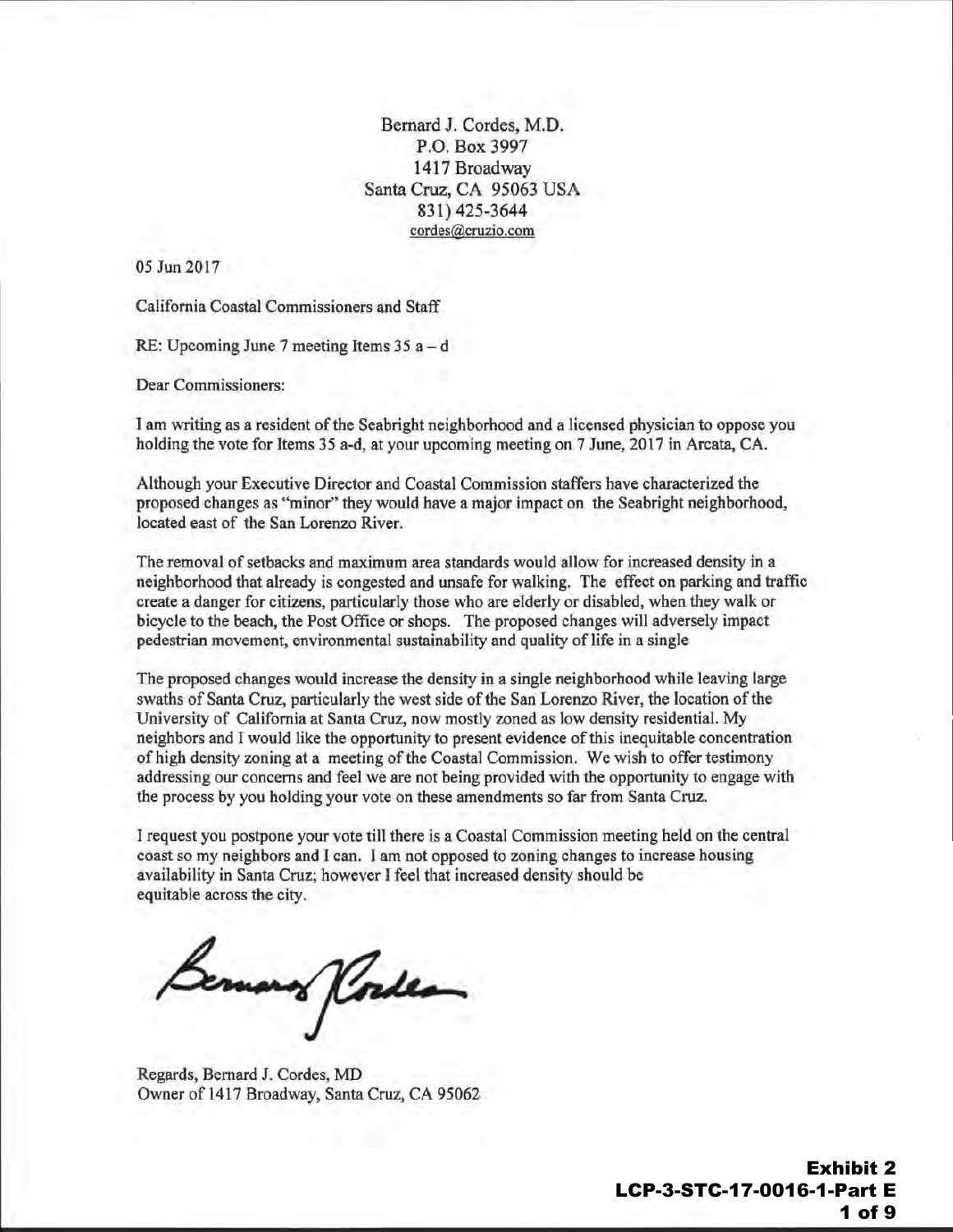$RN/sc$ 

Edward and Debby Bailey 212 broadway santa cruz , ca 95060

June 6, 2017

RECEIVED

 $JUN - 62017$ 

**CALIFORNIA** COASt L COM ISSION CENTRAL COAST AREA

California Coastal Commissioners and Staff

RE: Upcoming June 7 meeting Items  $35a-d$ 

#### Dear Commissioners:

I am writing to oppose you holding the upcoming vote for Items 35 a-d, at your upcoming meeting on June 7<sup>th</sup> in Arcata, CA. Although your Executive Director and Coastal Commission staffers have characterized the proposed changes as "minor'' they disproportionally effective the Seabright neighborhood, located east of the San Lorenzo River. The removal of setbacks and maximum area standards will open up my neighborhood to densification that will severely affect my ability to safely access the beach. Current traffic and parking levels make it untenable to drive and unsafe to ride or walk to the beach. There are many peer-reviewed studies available that point to unequal densification causing negative impacts to movement, environmental sustainability and quality of life. I would like the opportunity to present this evidence at an upcoming meeting for your consideration and many of my neighbors also have testimony to offer. We feel we are not being provided with the opportunity to engage with the process by you holding your vote on these amendments so far from Santa Cruz.

I request you postpone your vote till there is a Coastal Commission meeting held on the central coast so my neighbors and I can provide testimony. The proposed changes are an effort to unevenly concentrate density in a single neighborhood while leaving large swaths of Santa Cruz, like the west side of the San Lorenzo River, where the University of Santa Cruz is and there is the highest median home prices are located, zoned as low density residential. It is a struggle to access our local beach at current density levels, opening the door to over two story multi-level dwellings only in the Seabright neighborhood is not the answer. We want affordable housing in Santa Cruz, but the densification needed to achieve that needs to spread equitable across the city so we all can maintain the quality of life we moved to Santa Cruz for including being able to safely access to our coastal resources.

sincerely, Edward and Debby Bailey

Exhibit 2 LCP-3-STC-17-0016-1-Part E 2 of 9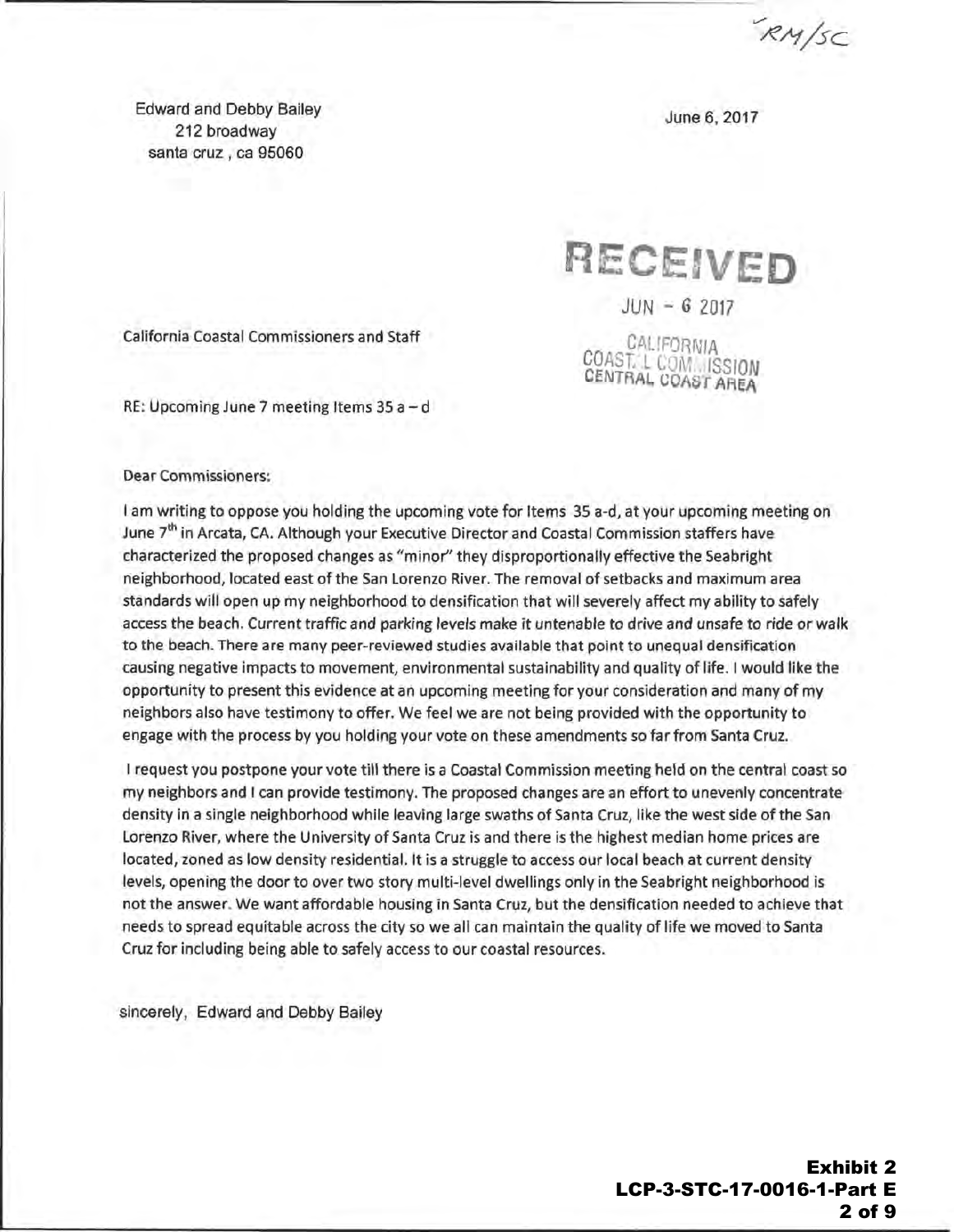June 5, 2017

824 Hanover St. Santa Cruz, CA 95062

To: California Coastal Commissioners and Staff

RE: Upcoming June 7 meeting Item 35 b

#### Dear Commissioners:

I am writing to oppose you holding the vote for Items 35  $b<sup>1</sup>$ , at your upcoming meeting on June 7<sup>th</sup> in Arcata, CA. Although your Executive Director and Coastal Commission staffers have characterized the proposed changes as "minor'' they disproportionally affect the Seabright neighborhood, located east of the San Lorenzo River. The removal of setbacks standards will open up my neighborhood to densification that will severely affect my ability to safely access the beach. Current traffic and parking levels make it untenable to drive and unsafe to ride or walk to the beach. There are many peer-reviewed studies available that point to unequal densification causing negative impacts to movement, environmental sustainability and quality of life. I would like the opportunity to present this evidence and how it relates to removing parking setbacks at an upcoming meeting for your consideration and many of my neighbors also have testimony to offer. We feel we are not being provided with the opportunity to engage with the process by you holding your vote on these amendments so far from Santa Cruz.

I request you postpone your vote till there is a Coastal Commission meeting held on the central coast so my neighbors and I can provide testimony. The proposed changes are an effort to unevenly concentrate density in a single neighborhood while leaving large swaths of Santa Cruz, like the west side of the San Lorenzo River, where the University of Santa Cruz is and there is the highest median home prices, zoned as low density residential. It is a struggle to access our local beach at current density levels, opening the door to over two story multi-level dwellings only in the Seabright neighborhood is not the answer. We want affordable housing in Santa Cruz, but the densification needed to achieve that needs to spread equitably across the city so we all can maintain the quality of life we moved to Santa Cruz for including being able to safely access our coastal resources.

Regards,

 $\subset \cup$ Candi & Wanter

Erin Twomey and Cyndi Dawson Owners 824 Hanover St., Santa Cruz, CA 95062 etwomey@sbcglobal.net and cdawson@sbcglobal.net 831-295-1439 831-325-4802

<sup>1</sup>https://www.coastal.ca.gov/meetings/agenda/#/2017/6

Exhibit 2 LCP-3-STC-17-0016-1-Part E 3 of 9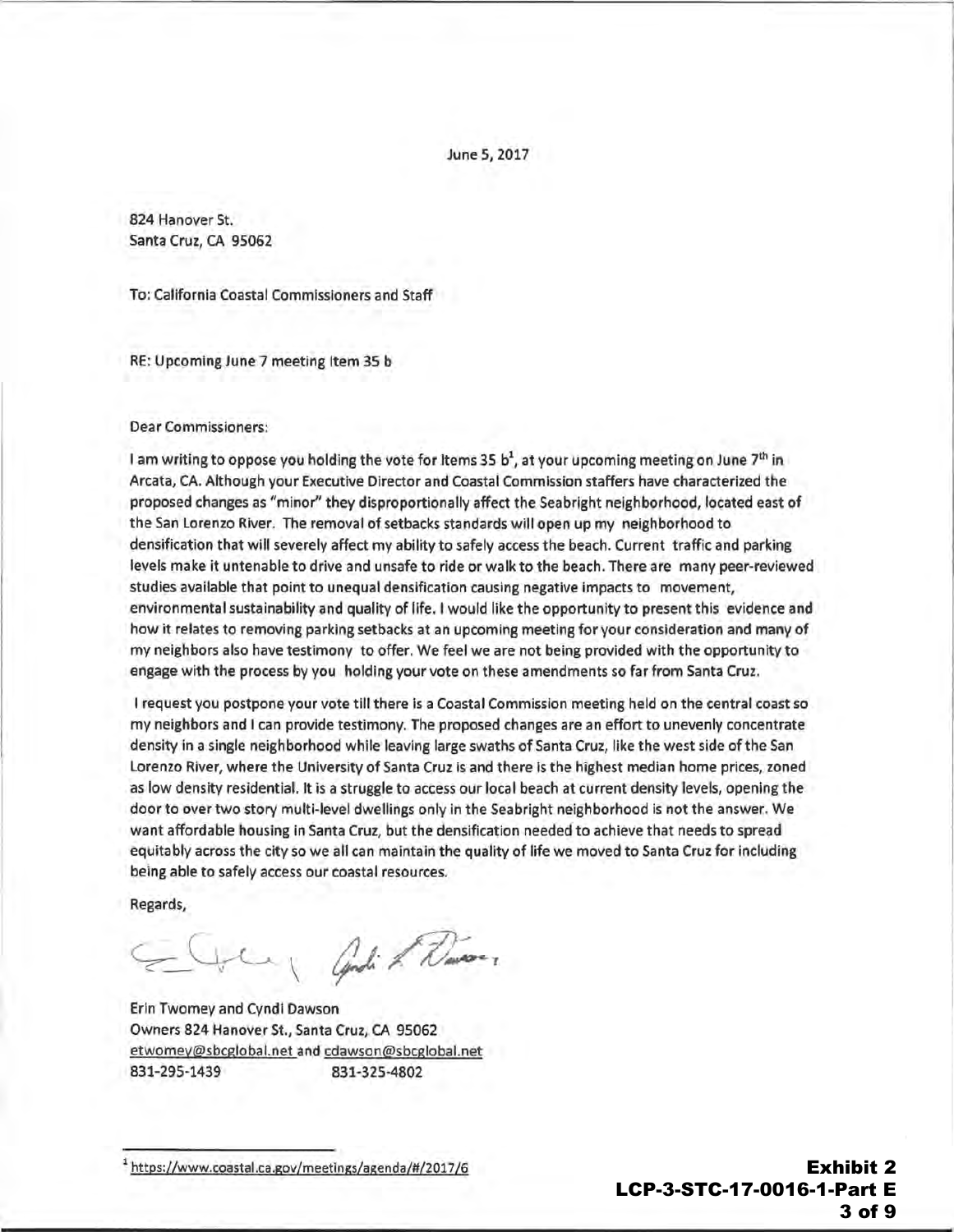June 5, 2017

824 Hanover St. Santa Cruz, CA 95062

To: California Coastal Commissioners and Staff

RE: Upcoming June 7 meeting Items 35 a-d

Dear Commissioners:

I am writing to oppose you holding the vote for Items 35 a-d, at your upcoming meeting on June 7th in Arcata, CA. Although your Executive Director and Coastal Commission staffers have characterized the proposed changes as "minor" they disproportionally affect the Seabright neighborhood, located east of the San Lorenzo River. The removal of setbacks and maximum area standards will open up my neighborhood to densification that will severely affect my ability to safely access the beach. Current traffic and parking levels make it untenable to drive and unsafe to ride or walk to the beach. There are many peer-reviewed studies available that point to unequal densification causing negative impacts to movement, environmental sustainability and quality of life. I would like the opportunity to present this evidence at an upcoming meeting for your consideration and many of my neighbors also have testimony to offer. We feel we are not being provided with the opportunity to engage with the process by you holding your vote on these amendments so far from Santa Cruz.

I request you postpone your vote till there is a Coastal Commission meeting held on the central coast so my neighbors and I can provide testimony. The proposed changes are an effort to unevenly concentrate density in a single neighborhood while leaving large swaths of Santa Cruz, like the west side of the San Lorenzo River, where the University of Santa Cruz is and there is the highest median home prices, zoned as low density residential. It is a struggle to access our local beach at current density levels, opening the door to over two story multi-level dwellings only in the Seabright neighborhood is not the answer. We want affordable housing in Santa Cruz, but the densification needed to achieve that needs to spread equitably across the city so we all can maintain the quality of life we moved to Santa Cruz for including being able to safely access our coastal resources.

Regards,

Candi & Dinoe,

Erin Twomey and Cyndi Dawson Owners 824 Hanover St., Santa Cruz, CA 95062 etwomey@sbcglobal.net and cdawson@sbcglobal.net 831-295-1439 831-325-4802

> Exhibit 2 LCP-3-STC-17-0016-1-Part E 4 of 9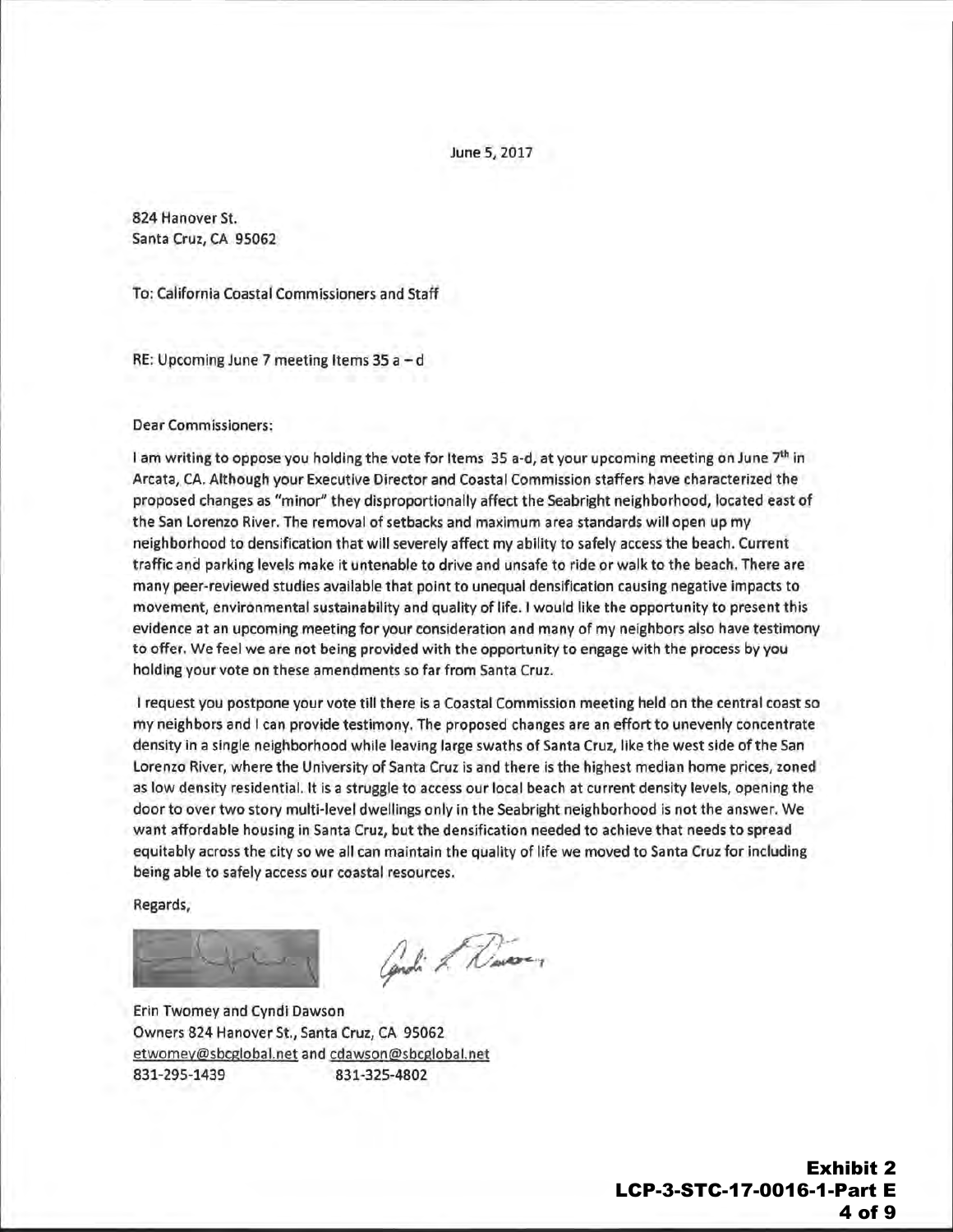### 6/5/16

| City of Santa Cruz LCP Amendment No. LCP-3 STC-17-0016-1-Part C<br><b>W35a</b> |
|--------------------------------------------------------------------------------|
|--------------------------------------------------------------------------------|

City of Santa Cruz LCP Amendment No. LCP-3 STC-17-0016-1-Part E W35b

### Dear Coastal Commissioners,

As a resident of the Seabright neighborhood, which will be strongly effected by these proposed changes, I am asking to delay a vote on the LCP Amendment requested by the City of Santa Cruz. The LCP amendments are deemed 'minor' by the Costal Commission Executive Director, Staff & City of Santa Cruz.

The City of Santa Cruz nor the Costal Commission have provided statistics/studies or evidence how these changes will not impact coastal access in the neighborhood, located east of the San Lorenzo River, that is already greatly impacted by coastal visitors, attempting to gain coastal access.

These amendments need to be re-visited & evaluated on hand of examining the facts that the streets in these Seabright neighborhoods are narrow, have inadequate parking as is & are not appropriate for suggested amendments.

Thank you very much jane mio 215 Mtn View Ave. Santa Cruz, Ca. 95062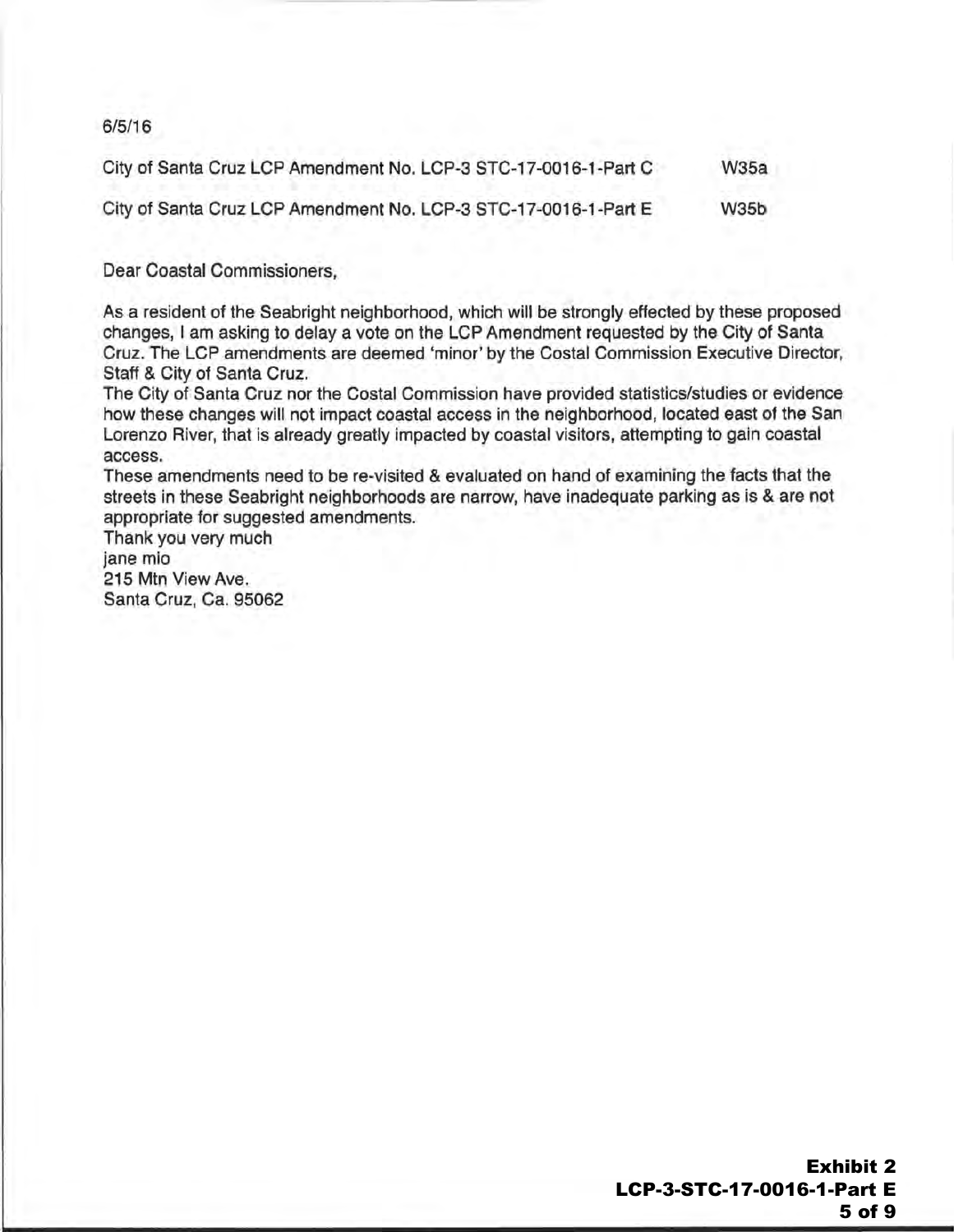*Michael A. & Isabelle B. Scott 418 Sumner St. Santa Cruz, CA 95062* 

 $W35a$  $W355$  $3.35c$ 

 $\overline{D}$ 

June 2, 2017

 $JUN - 2$   $\omega l$ 

California Coastal Commission Central Coast District Office 725 Front Street #300, Santa Cruz, CA 95060 ·

 $\mathcal{L}$ COA: .<br>CENTRAL CION CENTRAL CUAST AREA

Re: June 7, 2017 Agenda Items Number 35 Local Coastal Programs (LCPs) City of Santa Cruz LCP Amendment No. LCP-3-STC-17-0016-1-Part C (Zoning Cleanup) City of Santa Cruz LCP Amendment No. LCP-3-STC-17-0016-1-Part E (Parking in Setbacks) .City of Santa Cruz LCP Amendment No. LCP-3-STC-17-0016-1-Part G (Elimination of FAR)

Dear Coastal Commissioners:

This letter concerns the application by the City of Santa Cruz to remove maximum floor area (FAR) standards and allow for parking in the front and exterior side yard setbacks to be counted toward a project's off-street parking requirements.

We believe that these proposed changes are not minor to our coastal zone in the Seabright area near the Santa Cruz Yacht Harbor. They will affect coastal access and exacerbate pollution flowing into the Monterey Bay Marine Sanctuary.

Removing FAR restrictions and reducing setback requirements concentrates the neighborhoods, resulting in a greater ratio of structures and paving to land, reducing light, open space and increasing the impact of buildings and paved surfaces. These changes reduce the area for green space and permeable features such as rain gardens, which would prevent run-off into the bay.

Allowing tandem parking will restrict public access to the coast by reducing convenient off-street parking options in the R-M zoning district. Tandem parking discourages residents and their visitors from parking off-street by making it harder for cars to use that inside parking spot. Also, people often have RVs, boats, etc. which they park in that inside spot. More cars will park on the street resulting in more limited public parking for coastal access. Many of these areas already have permit-parking which increases competition for what few on-street spaces exist for the public.

We maintain that these proposed changes are neither minor nor benign to the coast, and we ask you to consider carefully the negative effects of such proposed "zoning cleanup" which amounts to an understated but real rezoning of our small seaside neighborhoods. Since the Santa Cruz coast has now become a prime target of development for the San Francisco Bay area and Silicon Valley, these changes are not insignificant. Developers will utilize them to maximize profit at the expense of our environment.

Sincerely

Michael A. Scott Isabelle B. Scott

I

 $\mathbf{I}$  $\overline{\phantom{a}}$ 

l I

I 'l !

babelle B. Scot

Exhibit 2 LCP-3-STC-17-0016-1-Part E 6 of 9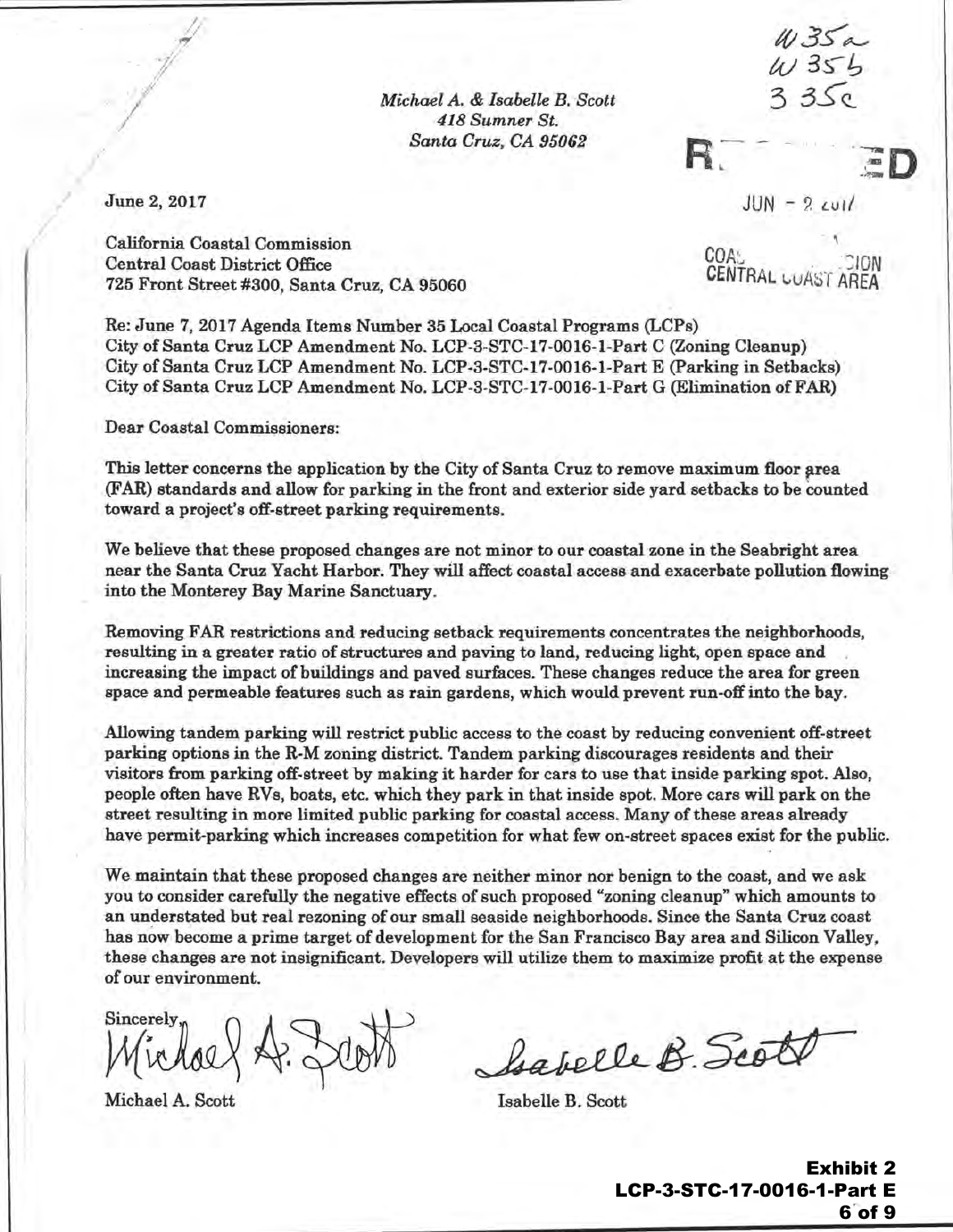Edward and Debby Bailey 212 broadway santa cruz, ca 95060

June 6, 2017

RECEIVED  $JUN - 62017$ CALIFORNIA COASTAL COMMISSION CENTRAL COAST AREA

California Coastal Commissioners and Staff

RE: Upcoming June 7 meeting Items  $35a-d$ 

#### Dear Commissioners:

I am writing to oppose you holding the upcoming vote for Items 35 a-d, at your upcoming meeting on June 7<sup>th</sup> in Arcata, CA. Although your Executive Director and Coastal Commission staffers have characterized the proposed changes as "minor'' they disproportionally effective the Seabright neighborhood, located east of the San lorenzo River. The removal of setbacks and maximum area standards will open up my neighborhood to densification that will severely affect my ability to safely access the beach. Current traffic and parking levels make it untenable to drive and unsafe to ride or walk to the beach. There are many peer-reviewed studies available that point to unequal densification causing negative impacts to movement, environmental sustainability and quality of life. I would like the opportunity to present this evidence at an upcoming meeting for your consideration and many of my neighbors also have testimony to offer. We feel we are not being provided with the opportunity to engage with the process by you holding your vote on these amendments so far from Santa Cruz.

I request you postpone your vote till there is a Coastal Commission meeting held on the central coast so my neighbors and I can provide testimony. The proposed changes are an effort to unevenly concentrate density in a single neighborhood while leaving large swaths of Santa Cruz, like the west side of the San lorenzo River, where the University of Santa Cruz is and there is the highest median home prices are located, zoned as low density residential. It is a struggle to access our local beach at current density levels, opening the door to over two story multi-level dwellings only in the Seabright neighborhood is not the answer. We want affordable housing in Santa Cruz, but the densification needed to achieve that needs to spread equitable across the city so we all can maintain the quality of life we moved to Santa Cruz for including being able to safely access to our coastal resources.

sincerely, Edward and Debby Bailey

Exhibit 2 LCP-3-STC-17-0016-1-Part E 7 of 9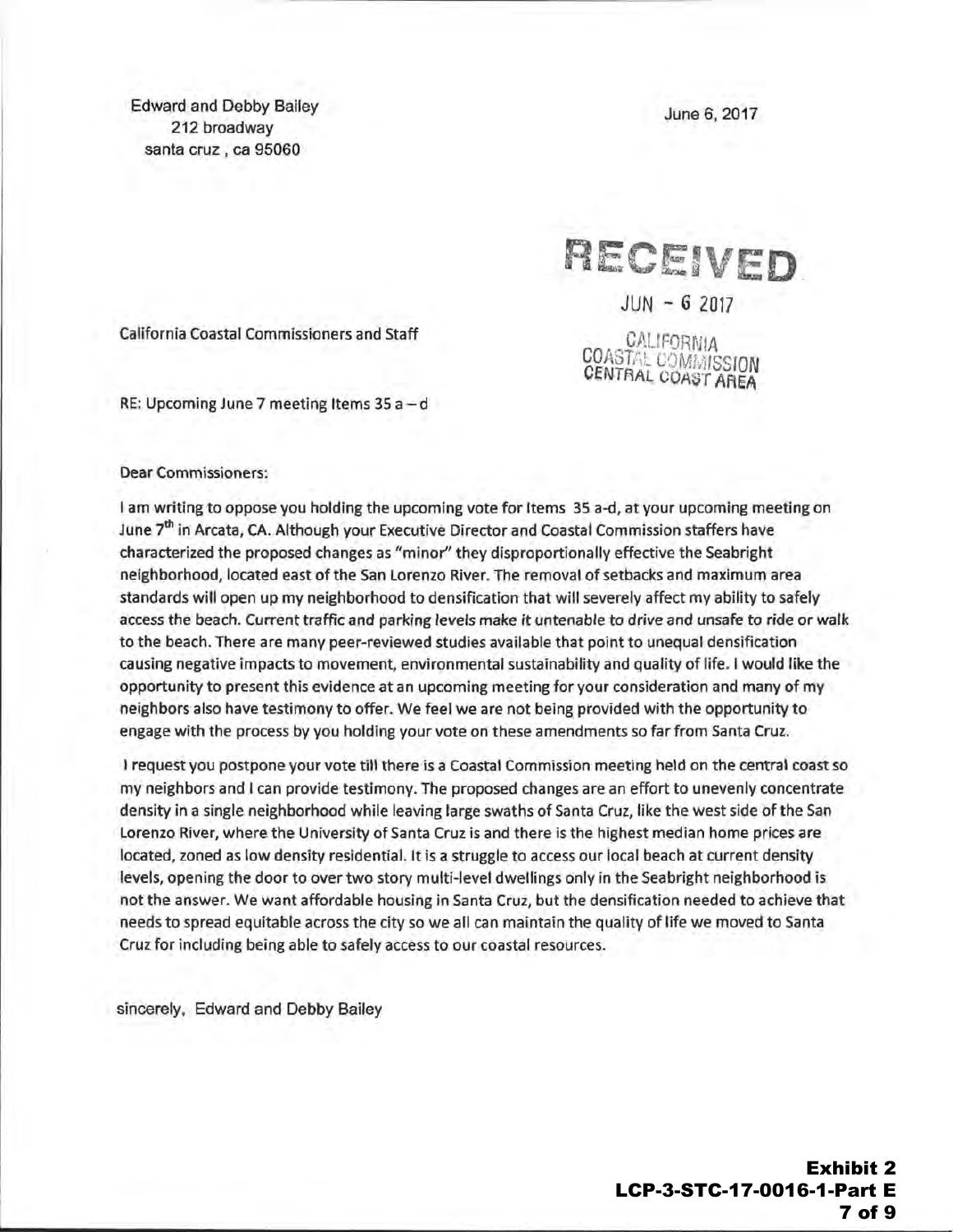David S. Kossack, Ph. D. San Andreas Land Conservancy P. 0. Box 268 Davenport, CA 95017 dkossack@san-andreas-land-conservancy.org Monday, June 5, 2017

RF(

 $JUN - 52017$ 

 $CATU^T$ COASTAL L .•. lQN CENTRAL LUA\)T AHEA

California Coastal Commission 45 Fremont Street, Suite 2000 San Francisco, CA 94105

Re: City of Santa Cruz LCP Amendment Number LCP-3-STC-17 -0016-1-Part E (Parking in Setbacks)

Chair Bochco and Commissioners:

City of Santa Cruz LCP Amendment Number LCP-3-STC-17 -0016-1-Part E proposes to allow development driven parking requirements in locations (i.e., front yard and exterior side yard setbacks) prohibited in the present LCP.

Neither the City nor staff provide a reason, need or justification for this Parking in Setbacks Amendment. Staff does not provide a location map for this amendment.

This represents a change in location of parked cars, and increase in intensity and density of cars parking within the coastal zone of the City of Santa Cruz. It also changes the kind of land use: from residential setback to parking (lots).

The change from "shall not be located" to "forty percent" makes for an easy slide to 100% parking within front and side setbacks.

This amendment has growth inducing and cumulative impact in that it will allow additional development in the City's already stressed neighborhoods by allowing parking requirements to be met in setbacks intended to protect neighborhood character. These are projects that could not be approved under the current LCP.

We ask that the Commission recognize that this amendment is a "major LCP amendment" and request that the amendment be processed as a major LCP amendment, if not rejected out right.

Kossack. **Respectfully**  $\gamma$ 

on behalf of San Andreas Land Conservancy

Exhibit 2 LCP-3-STC-17-0016-1-Part E 8 of 9